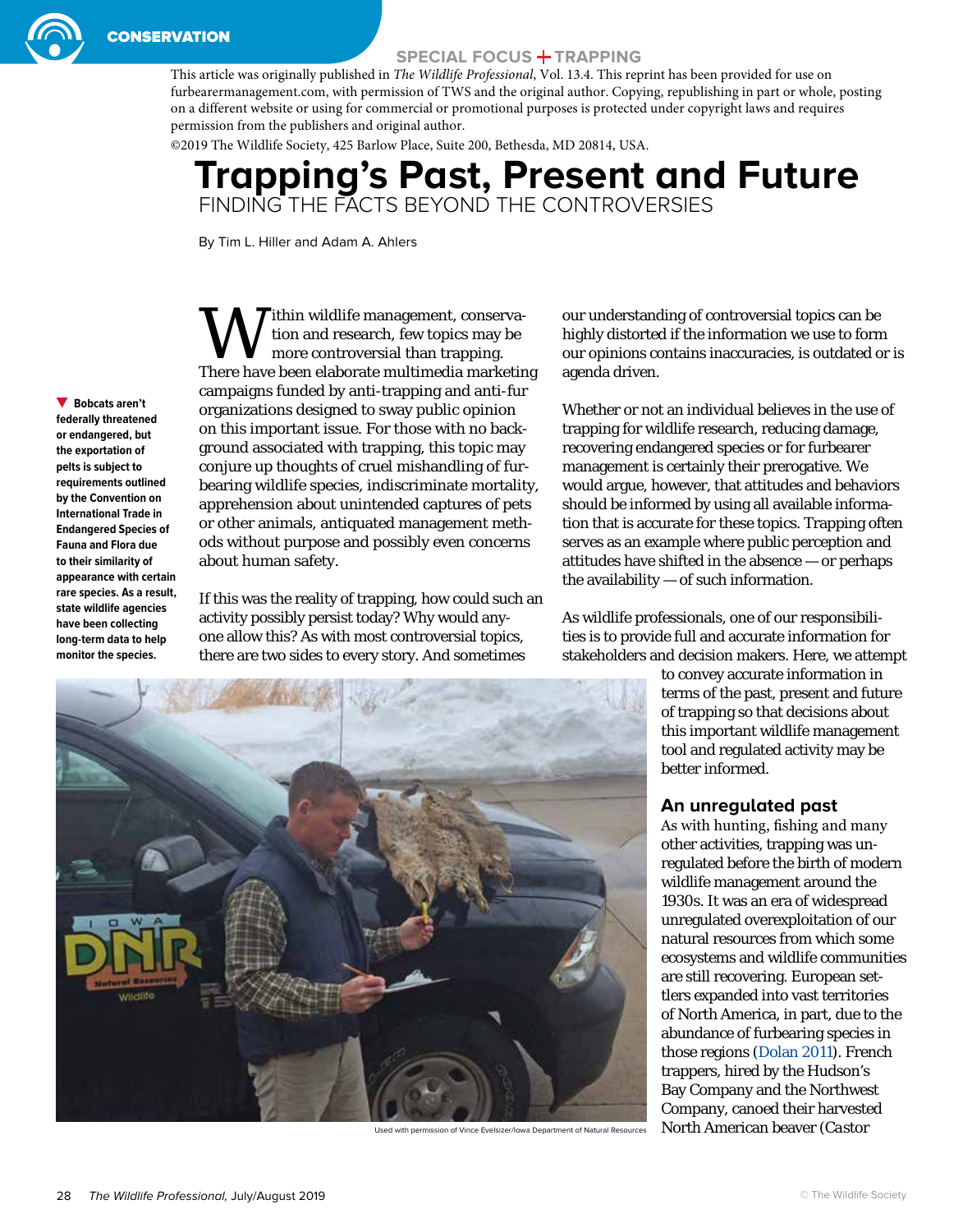*canadensis*) pelts from the interior of Canada to trading posts across the Great Lakes. English trappers sought out abundant beaver populations in the western United States and established trading posts in many areas of the Rocky Mountains and beyond. A vibrant market for North American furs facilitated the push for westward expansion, and many tools and techniques not allowed today were utilized by these early trappers.

Widespread landscape changes — including deforestation and agricultural production, unregulated trapping practices and nonexistent harvest management programs — contributed to population declines for many species. Trappers of this era were not bounded by trapping seasons or any other regulations, and they had no knowledge of sustainable harvest estimates or animal welfare data for any of the species they harvested. They were driven primarily by fur markets, and if markets changed or high-demand species became rare or extirpated, they refocused their efforts.

Many of the traps used during this era are now obsolete. Crudely designed foothold traps (often incorrectly referred to as "leghold" traps) were often engineered with jagged teeth thought to more securely restrain an animal's foot. These toothed-jaw traps have been relegated to that era and are now merely collectibles to be hung on the wall. In the past, traps were used for a wide range of species, regardless of size, and placed in areas without regard for nontarget species or a humane capture. Modern modifications and techniques were not available to the trappers of the past. Pan tension devices to exclude smaller species, center swiveling and offset jaws to reduce capture-related injuries and new traps designs, including lethal rotating-jaw traps and foot-encapsulating traps, did not exist.

Realizing that many of North America's fauna were disappearing, states and provinces enacted regulations to curb the overharvesting of many species. These regulations were consistent with Theodore Roosevelt's Doctrine of Conservation and Aldo Leopold's works, and they included restrictions such as individual harvest limits for some species, defining biologically relevant trapping seasons and prohibiting harvest of species in need of recovery. They also included reevaluating the tools and techniques used by trappers.



**The Fur Institute of Canada commonly applies a mechanical testing protocol to verify that traps conform with requirements under the Agreement on International Humane Trapping Standards.**

Courtesy Fur Institute of Canada

Closer to the present, agencies enacted speciesspecific management goals to include active restoration of some species most affected by overharvest, habitat loss, and other factors. These highly successful management efforts have resulted in expanding populations of beaver, river otter (*Lontra canadensis*), fisher (*Pekania pennanti*), gray wolf (*Canis lupus*) and American marten (*Martes americana*), to name a few. Many regions now have viable populations of these furbearers that may be harvested through highly regulated trapping.

#### **Today's science and standards**

Modern-day furbearer management has evolved into something much different from what occurred in the past. The perceptions about past trapping practices, however, often linger like skunk essence and are formed by inaccuracies and biases. Aside from avocational fur harvesting, modern-day trapping has allowed the expansion of service-based private animal control businesses and the wildlife damage management program utilized by the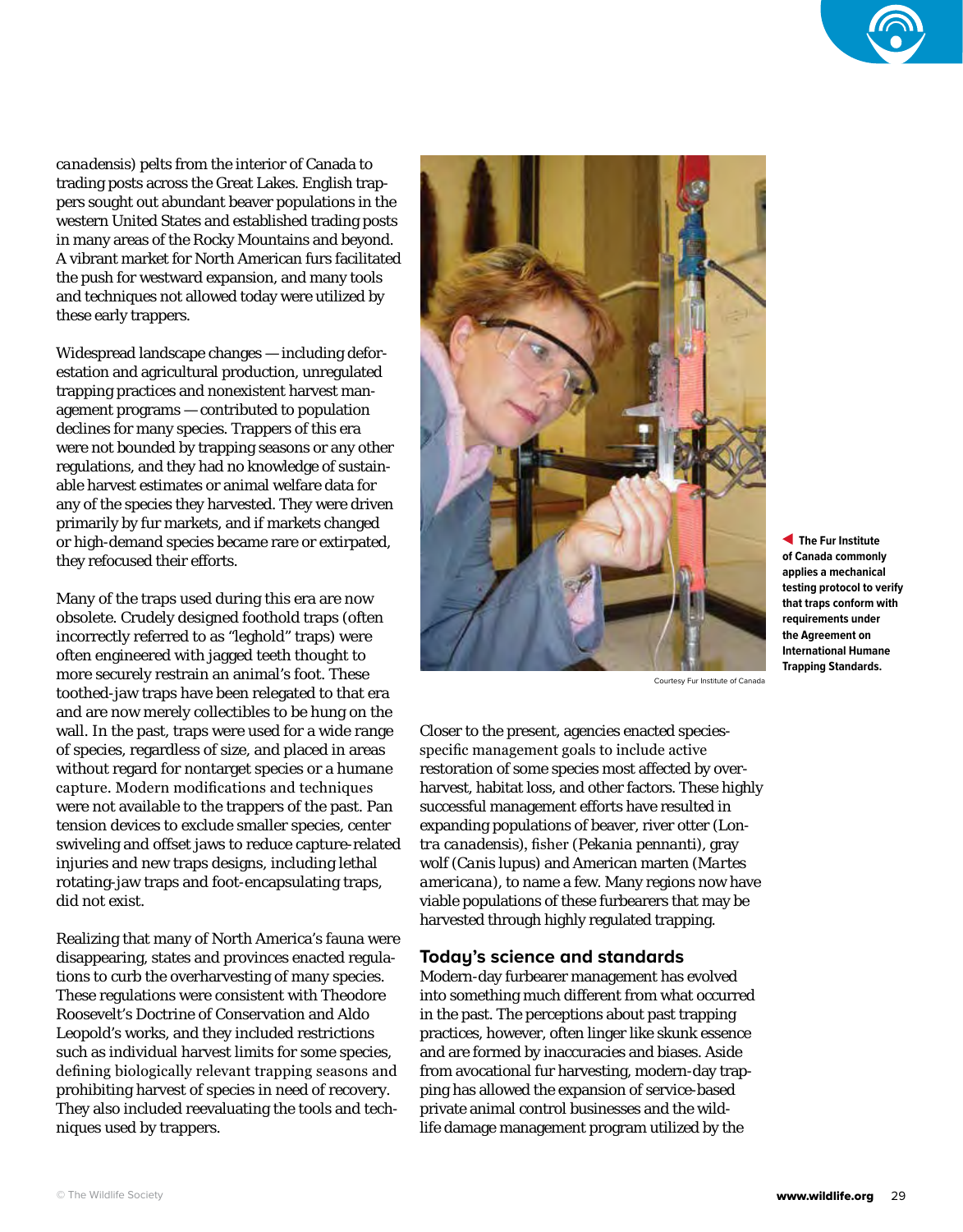

Credit: Internet Archive Book Images

**Unregulated before the birth of modern wildlife management, trapping initiated a vibrant market for North American furs, but it often used tools and techniques not allowed today.**

United States Department of Agriculture's Animal and Plant Health Inspection Wildlife Services program (WS). Some states have agreements in place with WS to regulate these activities. Private wildlife control companies, WS, and state wildlife agencies have been instrumental in maintaining the health and safety of humans, livestock and property.

Today, wildlife management agencies use sciencebased management in their furbearer and damage management programs, although constraints have made it difficult to keep pace with some species. State agencies have limited resources, and conducting research across the diversity of furbearing species quickly becomes logistically challenging ([Hiller et al. 2018\)](https://jhupbooks.press.jhu.edu/title/state-wildlife-management-and-conservation).

However, the collection of long-term harvest data has helped reduce this gap in many ways. Harvest data are relatively inexpensive to obtain compared to extensive field studies. The process directly involves trappers and hunters as stakeholders with an understanding of the importance of these data. Many states have collected these data for decades, providing a rich dataset to investigate basic questions about population dynamics of many species. Bobcat (*Lynx rufus*) data, for instance, are routinely collected to monitor export and status because of the species' physical similarity to endangered felid species in other countries. Contemporary statistical techniques now allow professionals to analyze

these data and make inferences about key population demographics, although, of course, field studies continue to provide valuable information and are critical for decision-making within furbearer management programs.

More than two decades ago, two substantial traptesting programs were initiated. Canada ratified the [Agreement on International Humane Trapping](https://fur.ca/fur-trapping/humane-trapping-standards-and-animal-welfare/)  [Standards](https://fur.ca/fur-trapping/humane-trapping-standards-and-animal-welfare/) (AIHTS), with trap-testing being led by the Fur Institute of Canada. Based on identical testing protocols, the United States established the [Best](https://fishwildlife.org/afwa-inspires/furbearer-management)  [Management Practices for Trapping](https://fishwildlife.org/afwa-inspires/furbearer-management) (BMPs), led by the Association of Fish and Wildlife Agencies. Both countries continue partnering on efforts today to provide science-based information.

Although Canada and the United States had conducted prior trap-testing studies, the AIHTS and BMPs enhanced the landscape by evaluating hundreds of trap models for 23 species of furbearers. Both programs are based on internationally agreed-upon humane testing standards of which animal welfare is a key criterion. These programs directly address the Wild Fur Regulation passed by the European Union in 1991, which would have ended fur trade with any country that did not ban foothold traps or that did not have humane traptesting standards.

Despite this agenda-driven regulation, the AIHTS and BMP programs have clearly shown that many models of traps, including footholds, can be used in a humane, selective and efficient way. Extensive testing also revealed that some traps do not meet these international standards for certain species. This information has been extremely valuable for decision-makers, whether they are policymakers, wildlife professionals, trappers or the public. This information also has been immensely important for state, provincial and national trapper education courses.

### **A challenging future**

Because of the extensive work to develop and implement these two trap-testing programs, evolving legislation and dynamic agency management goals, modern trapping has become one of the most regulated outdoor activities in North America ([White et](https://www.tandfonline.com/doi/full/10.1080/00207233.2015.1019297)  [al. 2015](https://www.tandfonline.com/doi/full/10.1080/00207233.2015.1019297)). The present finds us with a very different picture of trapping and furbearer management, but much work remains. The U.S. and Canada have